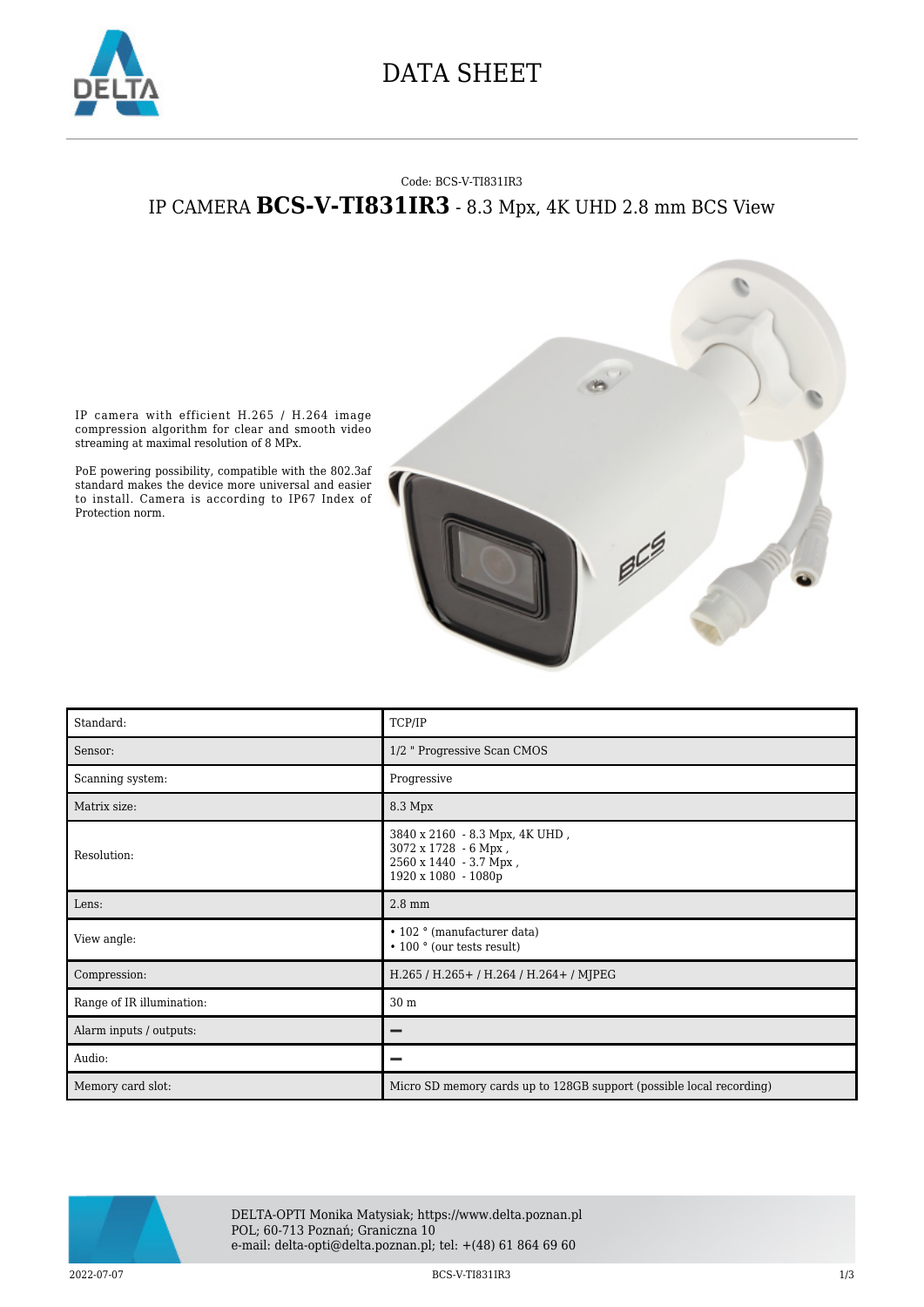

## DATA SHEET

| Main stream frame rate:        | 20 fps @ 8.3 Mpx<br>25 fps @ 6 Mpx                                                                                                                                                                                                                                                                                                                                                                                                                              |
|--------------------------------|-----------------------------------------------------------------------------------------------------------------------------------------------------------------------------------------------------------------------------------------------------------------------------------------------------------------------------------------------------------------------------------------------------------------------------------------------------------------|
| Network interface:             | 10/100 Base-T (RJ-45)                                                                                                                                                                                                                                                                                                                                                                                                                                           |
| Network protocols:             | TCP/IP, ICMP, HTTP, HTTPS, FTP, DHCP, DNS, DDNS, RTP, RTSP, RTCP, NTP,<br>UPnP, SMTP, IGMP, IEEE 802.1x, QoS, IPv6, UDP, Bonjour, P2P                                                                                                                                                                                                                                                                                                                           |
| <b>WEB</b> Server:             | Built-in, NVR compliance                                                                                                                                                                                                                                                                                                                                                                                                                                        |
| Max. number of on-line users:  | 6                                                                                                                                                                                                                                                                                                                                                                                                                                                               |
| ONVIF:                         | ✓                                                                                                                                                                                                                                                                                                                                                                                                                                                               |
| Mobile phones support:         | Port no.: 8000 or access by a cloud (P2P)<br>• Android: Free application BCS View<br>• iOS (iPhone): Free application BCS View                                                                                                                                                                                                                                                                                                                                  |
| Default admin user / password: | $admin / -$<br>The administrator password should be set at the first start                                                                                                                                                                                                                                                                                                                                                                                      |
| Default IP address:            | 192.168.1.64                                                                                                                                                                                                                                                                                                                                                                                                                                                    |
| Web browser access ports:      | 80                                                                                                                                                                                                                                                                                                                                                                                                                                                              |
| PC client access ports:        | Port no.: 8000 or access by a cloud (P2P)                                                                                                                                                                                                                                                                                                                                                                                                                       |
| Mobile client access ports:    | 8000                                                                                                                                                                                                                                                                                                                                                                                                                                                            |
| Port ONVIF:                    | 80                                                                                                                                                                                                                                                                                                                                                                                                                                                              |
| <b>RTSP URL:</b>               | • Main stream: rtsp://user.password@192.168.1.64:554/Streaming/Channels/101/ -<br>with authorization<br>· Sub stream: rtsp://user:password@192.168.1.64:554/Streaming/Channels/102/ -<br>with authorization                                                                                                                                                                                                                                                     |
| RS-485 interface:              |                                                                                                                                                                                                                                                                                                                                                                                                                                                                 |
| Main features:                 | • WDR - 120 dB - Wide Dynamic Range<br>• 3D-DNR - Digital Noise Reduction<br>• ROI - improve the quality of selected parts of image<br>• BLC/HLC - Back Light / High Light Compensation<br>• Possibility to change the resolution, quality and bit rate<br>• Motion Detection<br>• Intelligent Image Analysis : intrusion, crossing the line (tripwire),<br>abandoned/missing object, face detection<br>• Configurable Privacy Zones<br>• Mirror - Mirror image |
| Power supply:                  | • PoE (802.3af),<br>• 12 V DC / 500 mA                                                                                                                                                                                                                                                                                                                                                                                                                          |
| Power consumption:             | $\leq 6$ W                                                                                                                                                                                                                                                                                                                                                                                                                                                      |
| Housing:                       | Compact, Aluminum                                                                                                                                                                                                                                                                                                                                                                                                                                               |
| "Index of Protection":         | IP67                                                                                                                                                                                                                                                                                                                                                                                                                                                            |
| Color:                         | White                                                                                                                                                                                                                                                                                                                                                                                                                                                           |
| Operation temp:                | $-30 °C  60 °C$                                                                                                                                                                                                                                                                                                                                                                                                                                                 |
| Supported languages:           | Polish, English                                                                                                                                                                                                                                                                                                                                                                                                                                                 |
| Weight:                        | $0.56$ kg                                                                                                                                                                                                                                                                                                                                                                                                                                                       |
| Dimensions:                    | 74 x 82 x 172 mm                                                                                                                                                                                                                                                                                                                                                                                                                                                |



2022-07-07 BCS-V-TI831IR3 2/3